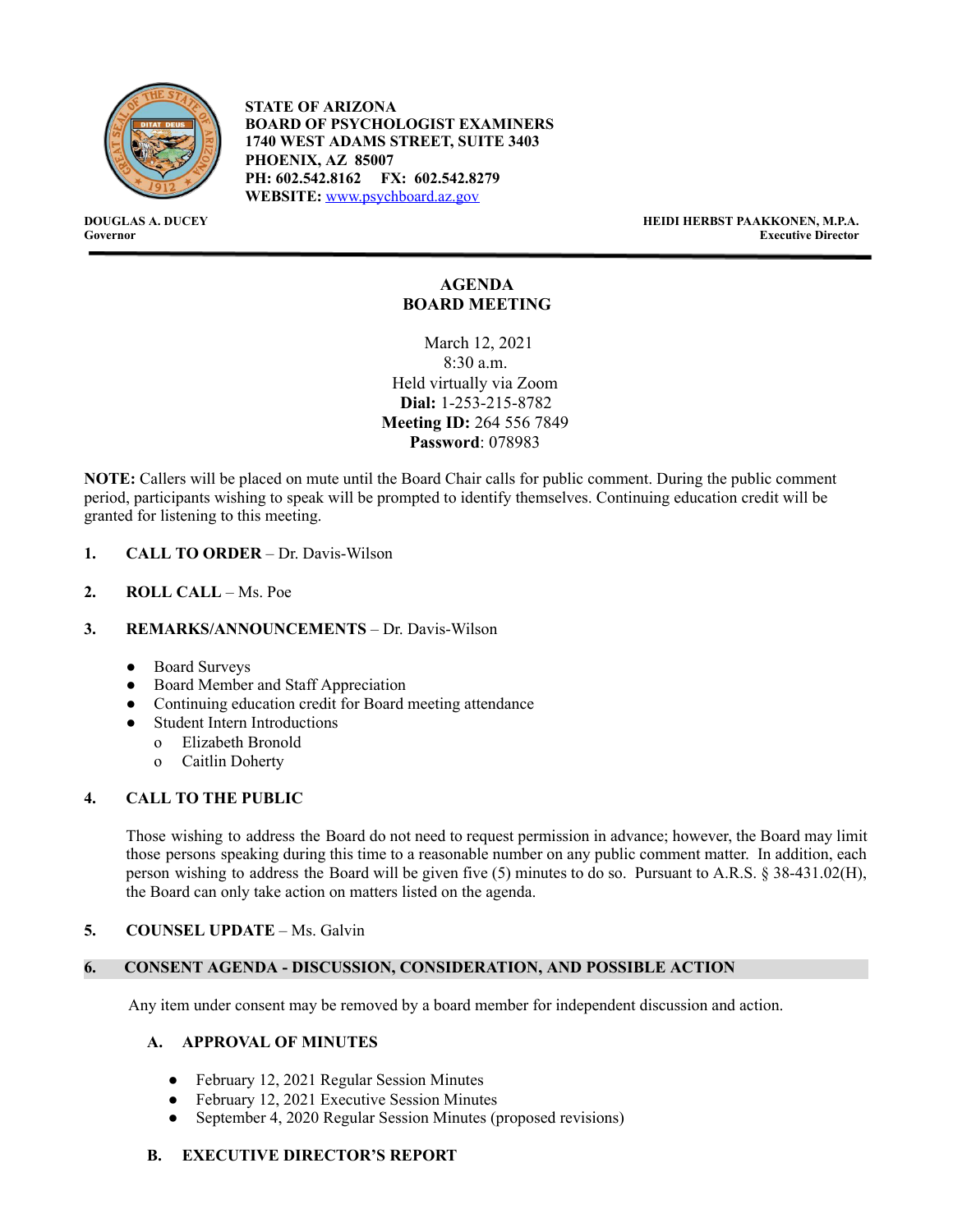# **C. DISCUSSION/DECISION REGARDING PSYCHOLOGIST APPLICATIONS**

### **Requesting Approval to Sit for Examination (EPPP) Only**

- **1)** Denisha E. Liggett, Psy.D.
- **2)** Jessica J. Moore, Psy.D.
- **3)** Jodi Tichi, Psy.D.
- **4)** Luis R. Sanchez, Ph.D.
- **5)** Michele E. Stathatos, Ph.D.
- **6)** Minja Vallo, Psy.D.

### **Requesting Approval to Sit for Examination (EPPP) & Licensure**

- **1)** Amy Leigh Becker, Psy.D.
- **2)** Dawn M. Wear, Ph.D.
- **3)** Eva Marie Nicolas, Psy.D.
- **4)** Tessa Hamilton, Ph.D.
- **5)** Veronica Poore, Psy.D.

### **Requesting Approval for Licensure by Waiver**

**1)** Rosemary Hodges, Ph.D.

### **Requesting Approval for Licensure by Credential**

- **1)** Carla Natalucci-Hall, Psy.D.
- **2)** Sarah Banks, Ph.D.

#### **Requesting Approval of Temporary Licensure and to Sit for EPPP**

**1)** Oksana Sklyarov, Psy.D.

#### **Requesting Approval for Licensure by Universal Recognition**

- **1)** Jeannette Higgins, Psy.D.
- **2)** Nicole Ridout, Psy.D.

### **D. DISCUSSION/DECISION REGARDING BEHAVIOR ANALYST APPLICATIONS**

- **1)** Adriana Diaz, M.Ed.
- **2)** Alannah Coley-Eisenmann, M.S.
- **3)** Elizabeth Johnson, M.S.
- **4)** Joseph Michael Kamen, M.A.
- **5)** Kate Horner, M.S.
- **6)** Kelsey Erdmann, M.Ed.
- **7)** Kylie Cairen Holt, M.S.
- **8)** Lloyd Gilbert, M.S.
- **9)** Madeline Roznos, M.S.Ed.
- **10)** Steven Hassien, M.Ed.
- **11)** Terri Ann Yonge Julian, M.Ed.
- **12)** Tessa Grabowsky, M.S.
- **13)** Yarelis Lopez Alvarez, M.S.
- **14)** Franchesca M. Moore, M.A.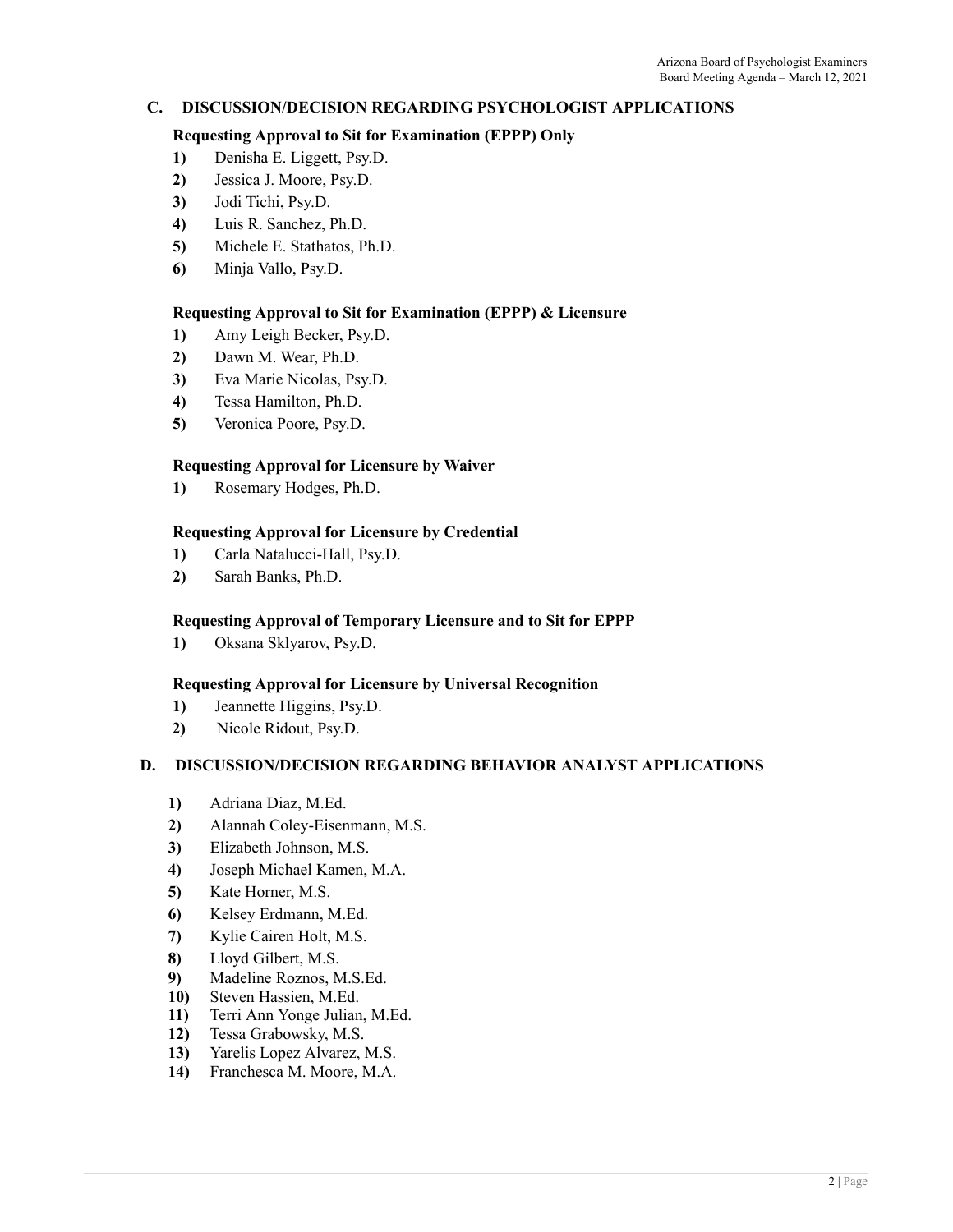- **E. DISCUSSION, CONSIDERATION, AND POSSIBLE ACTION REGARDING THIRD REQUEST TO RETAKE EPPP FROM BENIUS M. BEARD, PSY.D., TEMPORARY LICENSE HOLDER TL-27.**
- **F. DISCUSSION, CONSIDERATION, AND POSSIBLE ACTION REGARDING APPLICATION FOR EXAM AND LICENSURE FROM JEFFREY S. MINTERT, PH.D.**
- **G. DISCUSSION, CONSIDERATION, AND POSSIBLE ACTION REGARDING APPLICATION FOR TEMPORARY LICENSURE AND TO SIT FOR THE EPPP FROM XANAT I. MARTINEZ, PSY.D.**

### **TIMED ITEMS – 8:45 a.m.**

- **7. DISCUSSION, CONSIDERATION AND POSSIBLE ACTION REGARDING ACCEPTANCE OF A PROPOSED LETTER OF CONCERN FOR DR. CAROL GANDOLFO, PSY.D., IN COMPLAINT NO. T-20-08 AND/OR INITIAL CASE REVIEW –** Ms. Galvin
- **8. DISCUSSION, CONSIDERATION, AND POSSIBLE ACTION TO APPROVE THE COMMITTEE ON BEHAVIOR ANALYSTS RECOMMENDATION TO ISSUE A NON-DISCIPLINARY LETTER OF CONCERN AND ORDER FOR CONTINUING EDUCATION AND SELF-STUDY TO DYLAN HUFF, M.ED., FOR COMPLAINT NO. 20-51 AND/OR INITIAL CASE REVIEW –** Ms. Michaelsen
- **9. DISCUSSION, CONSIDERATION, AND POSSIBLE ACTION TO APPROVE THE COMMITTEE ON BEHAVIOR ANALYSTS RECOMMENDATION TO APPROVE PAIGE HUFF'S APPLICATION FOR LICENSURE AS A BEHAVIOR ANALYST WITH THE ISSUANCE OF A SIGNED CONSENT AGREEMENT FOR COMPLAINT NO. 20-52 AND/OR INITIAL CASE REVIEW –** Ms. Michaelsen

# **10. DISCUSSION, CONSIDERATION, AND POSSIBLE ACTION REGARDING COMPLAINT NO. 21-10 AGAINST DON AXSOM, PSY.D. –** Ms. Michaelsen

The Board may vote to go into Executive Session on any item on the agenda, pursuant to A.R.S. §  $38-431.03(A)(2)$ , to review confidential records including the receipt and discussion of information or testimony that is confidential by state or federal law, and/or A.R.S. § 38-431.03(A)(3), to receive confidential legal advice from the Board's attorney.

### **THE FOLLOWING AGENDA ITEMS ARE UNTIMED AND MAY BE DISCUSSED AND DECIDED UPON AT VARIOUS TIMES THROUGHOUT THE MEETING AT THE DISCRETION OF THE CHAIR**

- **11. DISCUSSION, CONSIDERATION AND POSSIBLE ACTION REGARDING JURISPRUDENCE LEARNING TOOL PROPOSAL –** Ms. Herbst Paakkonen
- **12. DISCUSSION, CONSIDERATION AND POSSIBLE ACTION REGARDING INFORMATION RECEIVED CONCERNING THE EPPP - PART 2 -** Ms. Herbst Paakkonen

#### **13. DISCUSSION, CONSIDERATION AND POSSIBLE ACTION REGARDING POSSIBLE ADMINISTRATIVE RULE REVISIONS–** Ms. Herbst Paakkonen

- a. Incorporating by reference the current version of the Ethical Principles of Psychologists and Code of Conduct of the American Psychological Association
- b. Adopting regulatory language addressing practicing in a capacity not related to the psychology license and/or that prescribes how services are represented
- c. Designating a portion of the continuing education requirements to the jurisprudence learning tool
- d. Designating a portion of the continuing education requirements to multi-cultural competency content